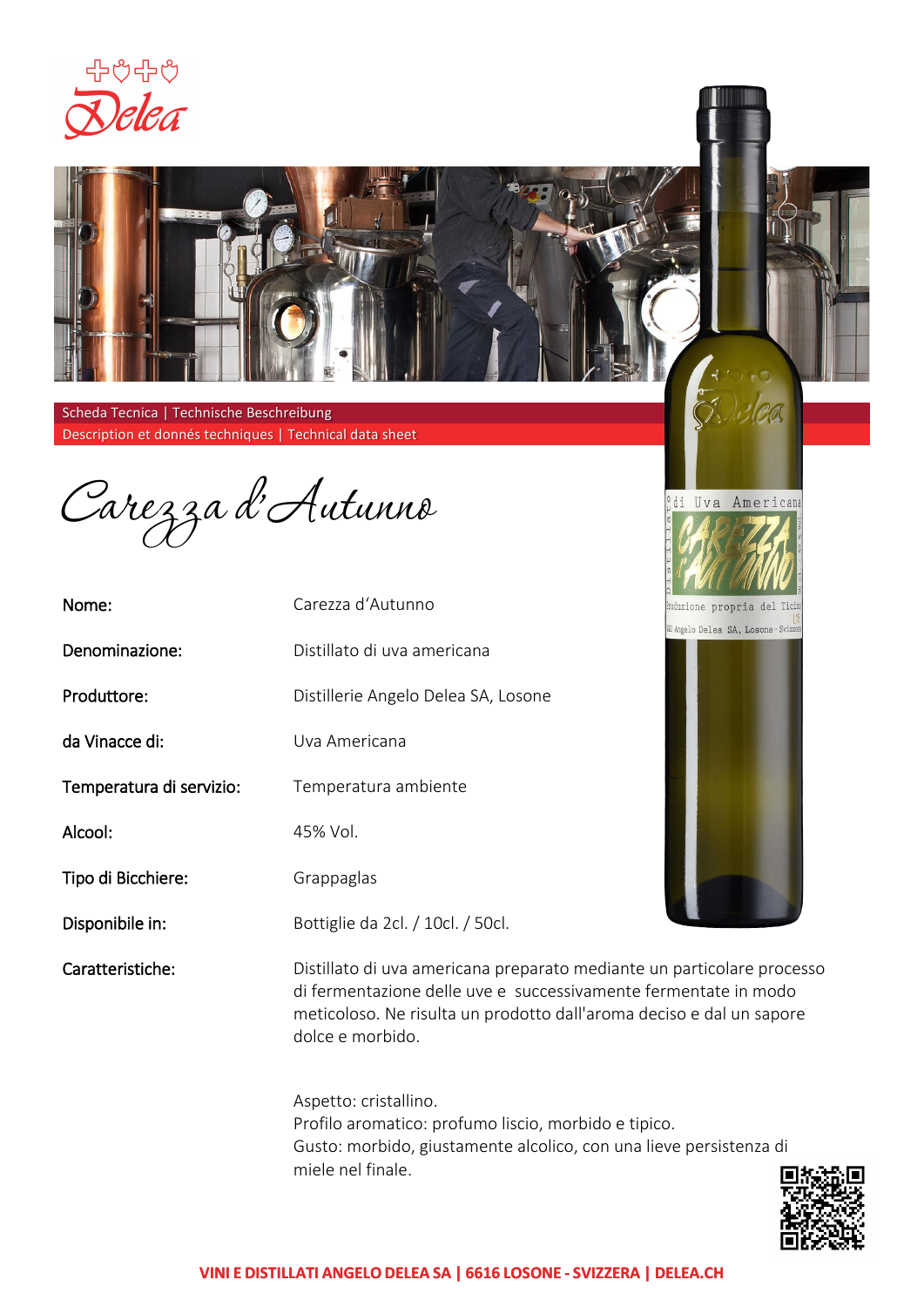



Carezza d'Autunno

| Name:              | Carezza d'Autunno                                                                                               |
|--------------------|-----------------------------------------------------------------------------------------------------------------|
| Herkunft:          | Destillat aus Americana Traube                                                                                  |
| Produzent:         | Distillerie Angelo Delea SA, Losone                                                                             |
| Marc von:          | Americana Trauben                                                                                               |
| Serviertemperatur: | Raumtemperatur                                                                                                  |
| Alkohol:           | 45% Vol.                                                                                                        |
| Glas Typ:          | Grappaglas                                                                                                      |
| Available in:      | Flaschen à 2cl. / 10cl. / 50cl.                                                                                 |
| Eigenschaften:     | Ein Destillat von Americana Trauber<br>Trennverfahren während der Destill<br>man ein Produkt von feinem, würzig |

hoduzione propria del Ticim W Angelo Delea SA, Losone - Svizzen

Idea

di Uva Americana

n, das durch ein sorgfältiges lation hergestellt wird. Dadurch erreicht igen Aroma von einem relativ niedrigem Alkoholgehalt, das zwar noch immer ausgeprägt ist, aber einen süssen Geschmack hinterlässt.

Aussehen: Farblos und Kristallklar. Aromatisches Profil: Elegantes, weiches und typisches Parfüm. Geschmack: Fein, richtig alkoholisch, mit leichtem anhaltendem Honig-Finale.

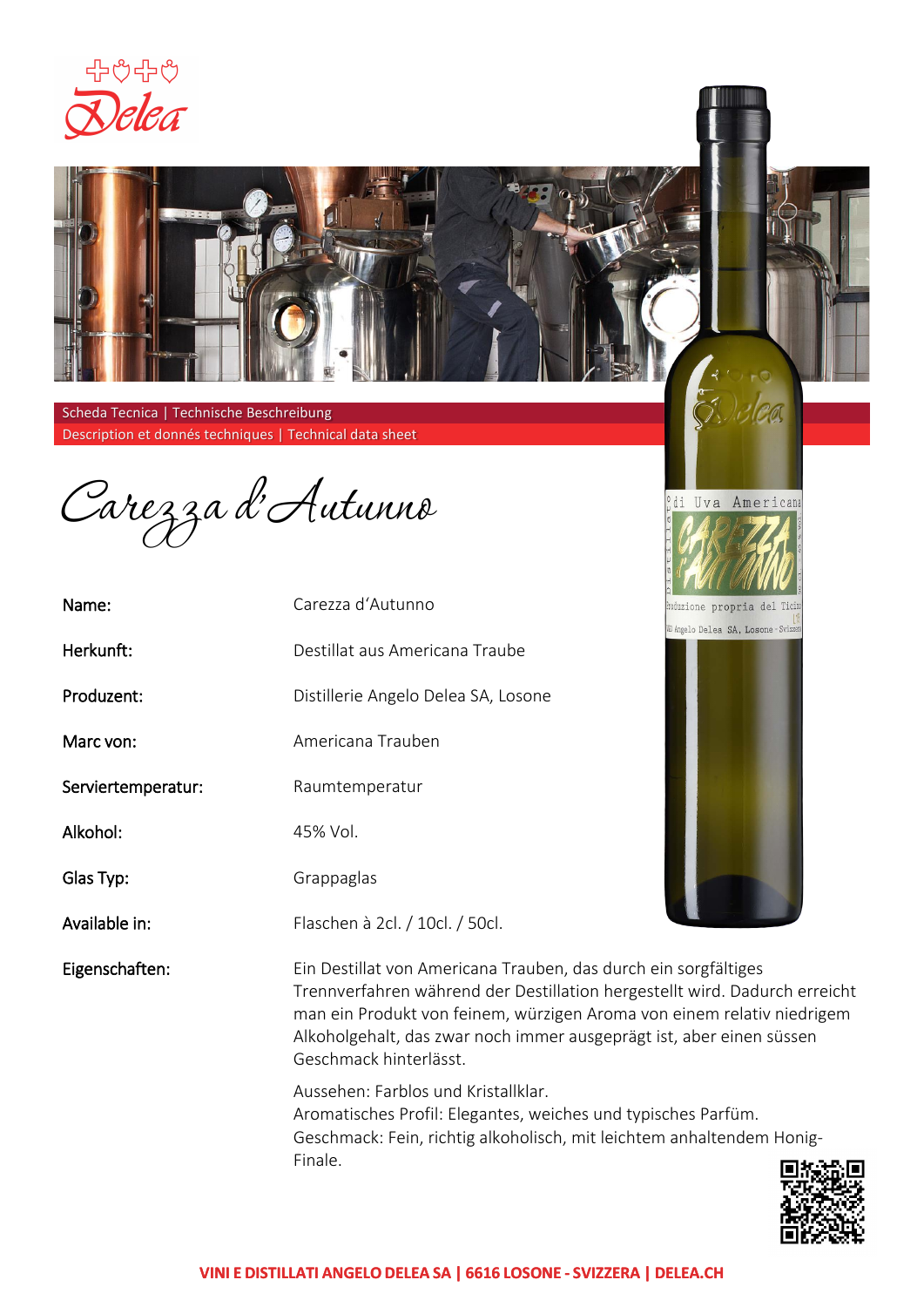



Carezza d'Autunno

| Nom:             | Carezza d'Autunno                           |
|------------------|---------------------------------------------|
| Denomination:    | Distillat de raisins Americana (Hybrides)   |
| Producteur:      | Distillerie Angelo Delea SA, Losone         |
| par marc de:     | Raisin Americana                            |
| Température:     | Tempèrature ambiante                        |
| Alcool:          | 45% Vol.                                    |
| Type de verre:   | Grappaglas                                  |
| Disponible dans: | Bouteilles à 2cl. / 10cl. / 50cl.           |
| Caractéristique: | Distillat de raisin américains, préparé ave |

Produzione propria del Ticino W Angelo Delea SA, Losone - Svizzen

Delea

di Uva Americana

c un processus minutieux de la séparation marc au cours de la distillation. Cela donne une saveur unique au produit à faible teneur en alcool, laissant un arrière-goût sucré. Couleur: limpide.

Profil aromatique: parfum lisse, doux et typique. Goût: douce, à juste titre alcoolique, avec une légère persistance de miel dans la finale.